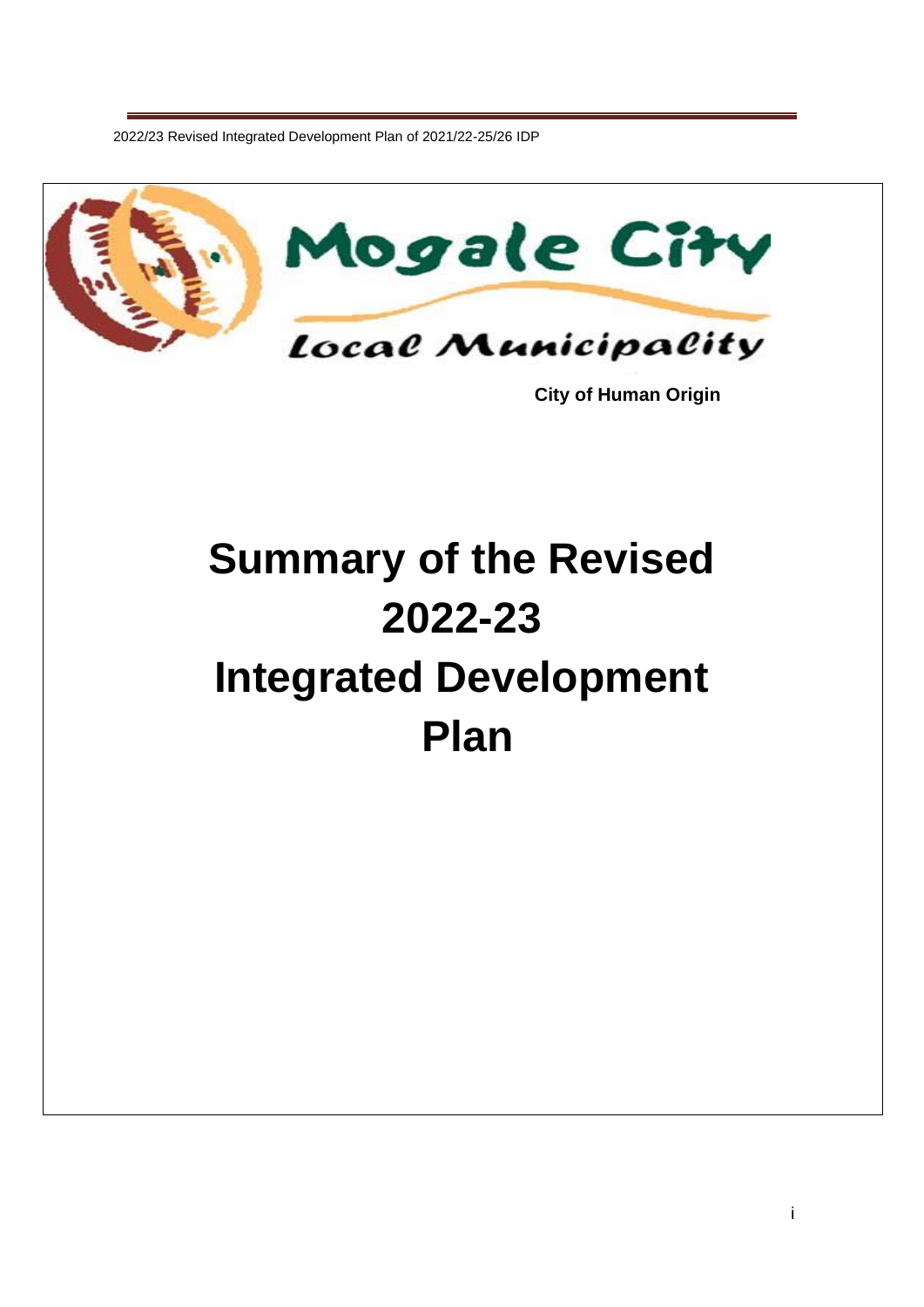## **Contents**

| Section 3: Strategic Goals and Inter-Governmental Alignment 9               |  |
|-----------------------------------------------------------------------------|--|
|                                                                             |  |
|                                                                             |  |
| 3.3 Alignment to National and Provincial Government Strategies  10          |  |
|                                                                             |  |
|                                                                             |  |
|                                                                             |  |
| SECTION 5: 5.1 Capital Projects according to the tabled 2022/23 Budget . 13 |  |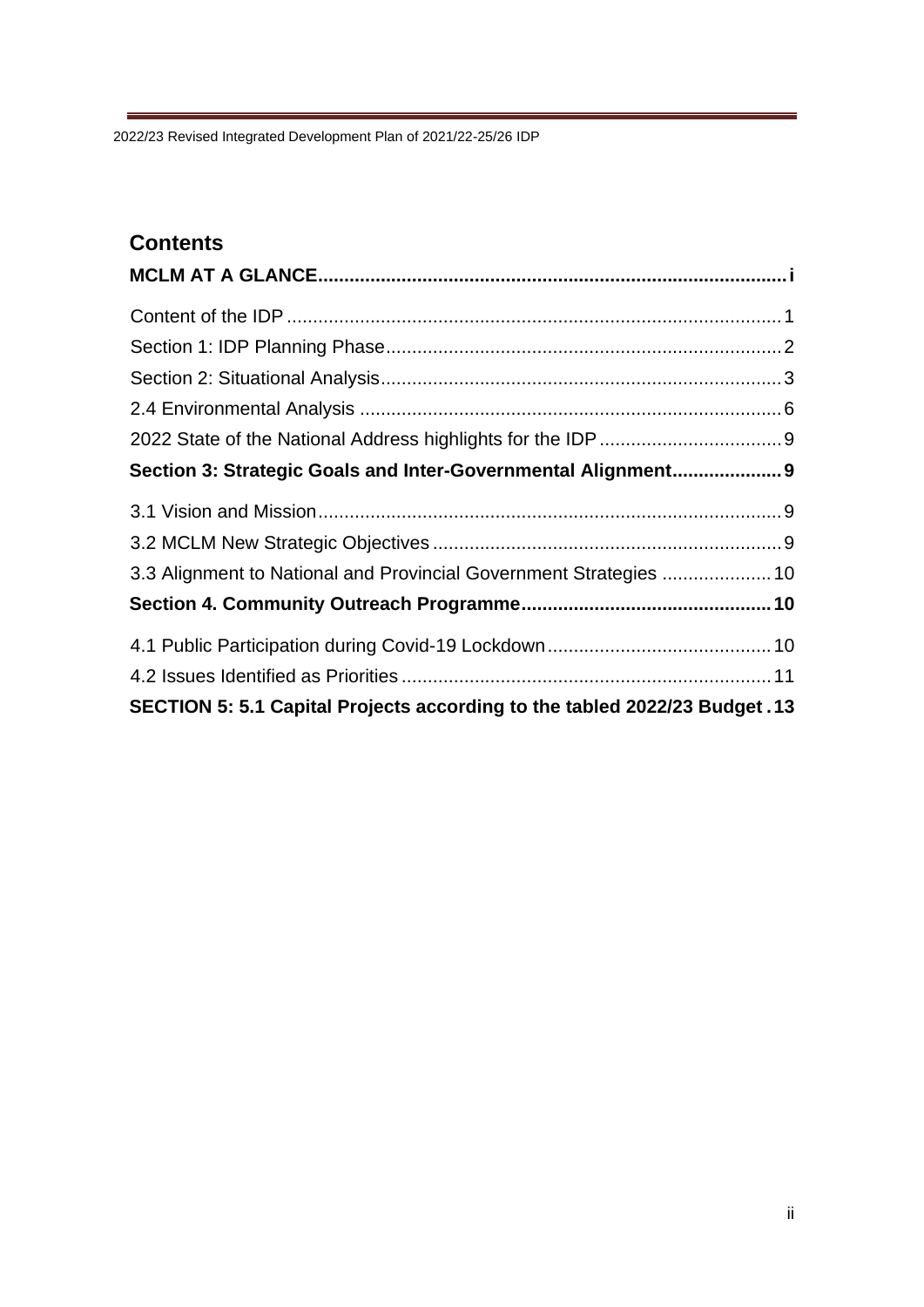#### <span id="page-2-0"></span>**MCLM AT A GLANCE**

| <b>Region/Area</b>  | ÷. | <b>Mogale City Local Municipality (MCLM)</b> |
|---------------------|----|----------------------------------------------|
| <b>Province</b>     | ÷. | Gauteng                                      |
| <b>District</b>     | ÷  | <b>West Rand</b>                             |
| <b>Land Surface</b> | ÷. | 1,342 $km^2$                                 |

|          | <b>MCLM WARDS</b>                               |
|----------|-------------------------------------------------|
|          | Rietvallei incl. Azaadville (1-3,34,35 & 36)    |
|          | Kagiso (4-16 & 19)                              |
|          | Muldersdrift (23,28 & 33)                       |
|          | Munsieville(24,25 & 27)                         |
| $1 - 39$ | Magaliesburg(31)                                |
|          | Hekpoort (32)                                   |
|          | Krugersdorp-CBD (17,18,20,21,22,26,29, 37 & 38) |
|          | Tarlton (30)                                    |
|          | Kromdraai (39)                                  |

| <b>MCLM DEMOGRAPHICS</b> |                                  |        |  |
|--------------------------|----------------------------------|--------|--|
|                          | <b>Values</b>                    |        |  |
| Indicator<br>Population  | Male (51% of total population)   | 184980 |  |
|                          | Female (49% of total population) | 177442 |  |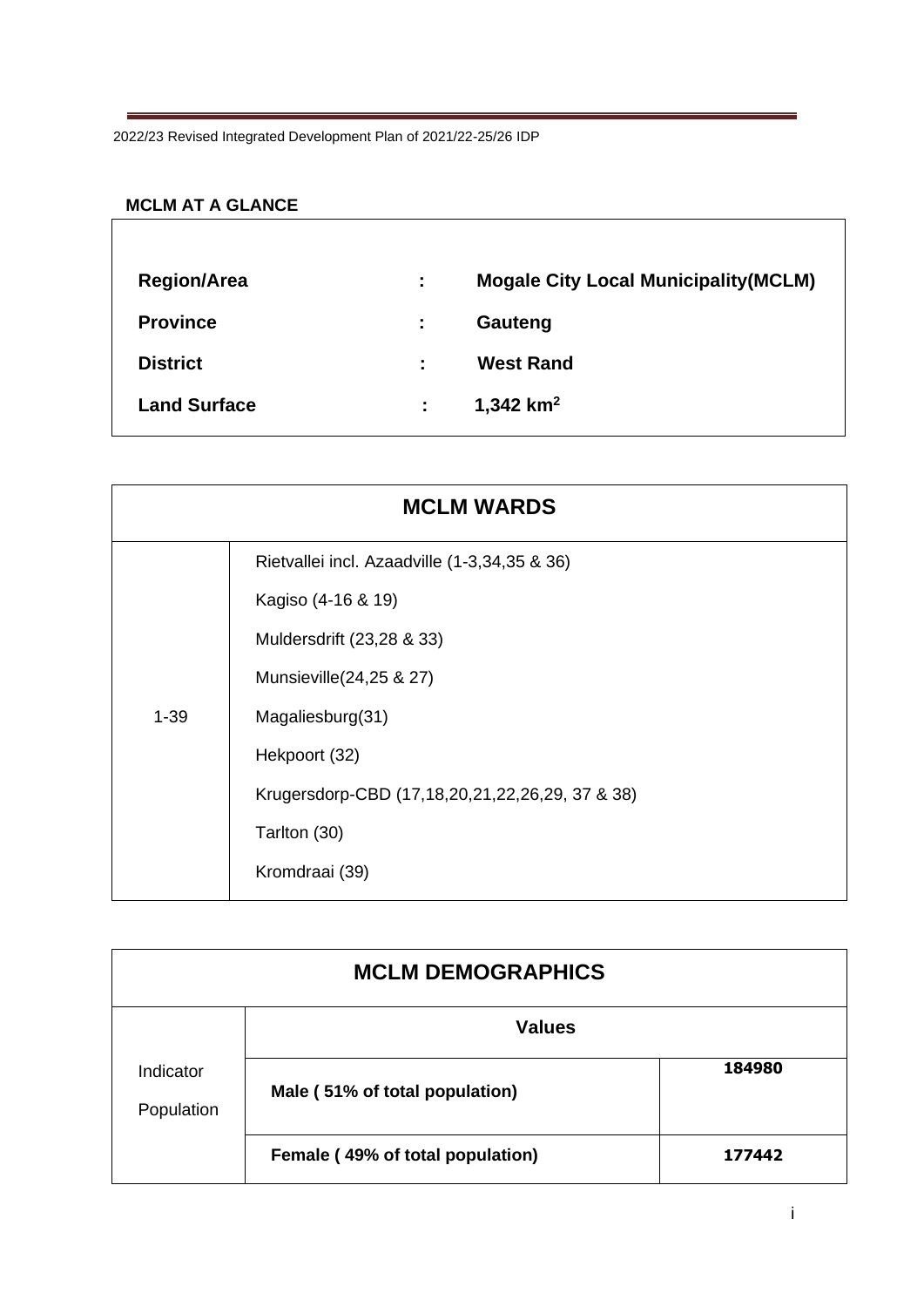| 0-14 children (23% of total population) | 86013   |
|-----------------------------------------|---------|
| 15-34 Youth (34% of total population)   | 142 165 |
| 35-64 Adults (38% of total population)  | 117 753 |
| 65+ Elders (5% of total population)     | 16 491  |
| <b>Total</b>                            | 362 422 |

Source: Community Survey 2016 , Stats SA

| <b>Service Delivery</b>   | 2020    | 2016   | % Change |
|---------------------------|---------|--------|----------|
| <b>Total Housing</b>      | 147153  | 117377 | 20,23    |
| Formal Housing            | 108893  | 86319  | 20,73    |
| Informal Housing          | 38260   | 31058  | 18,82    |
| Piped water               | 137 413 | 101415 | 26,20    |
| No piped water            | 9740    | 15960  | $-63,86$ |
| <b>Flush Toilets</b>      | 130669  | 106989 | 18,12    |
| No flush toilets          | 16484   | 10407  | 36,87    |
| Electricity connected     | 127700  | 100788 | 21,07    |
| No electricity connection | 19453   | 16584  | 14,75    |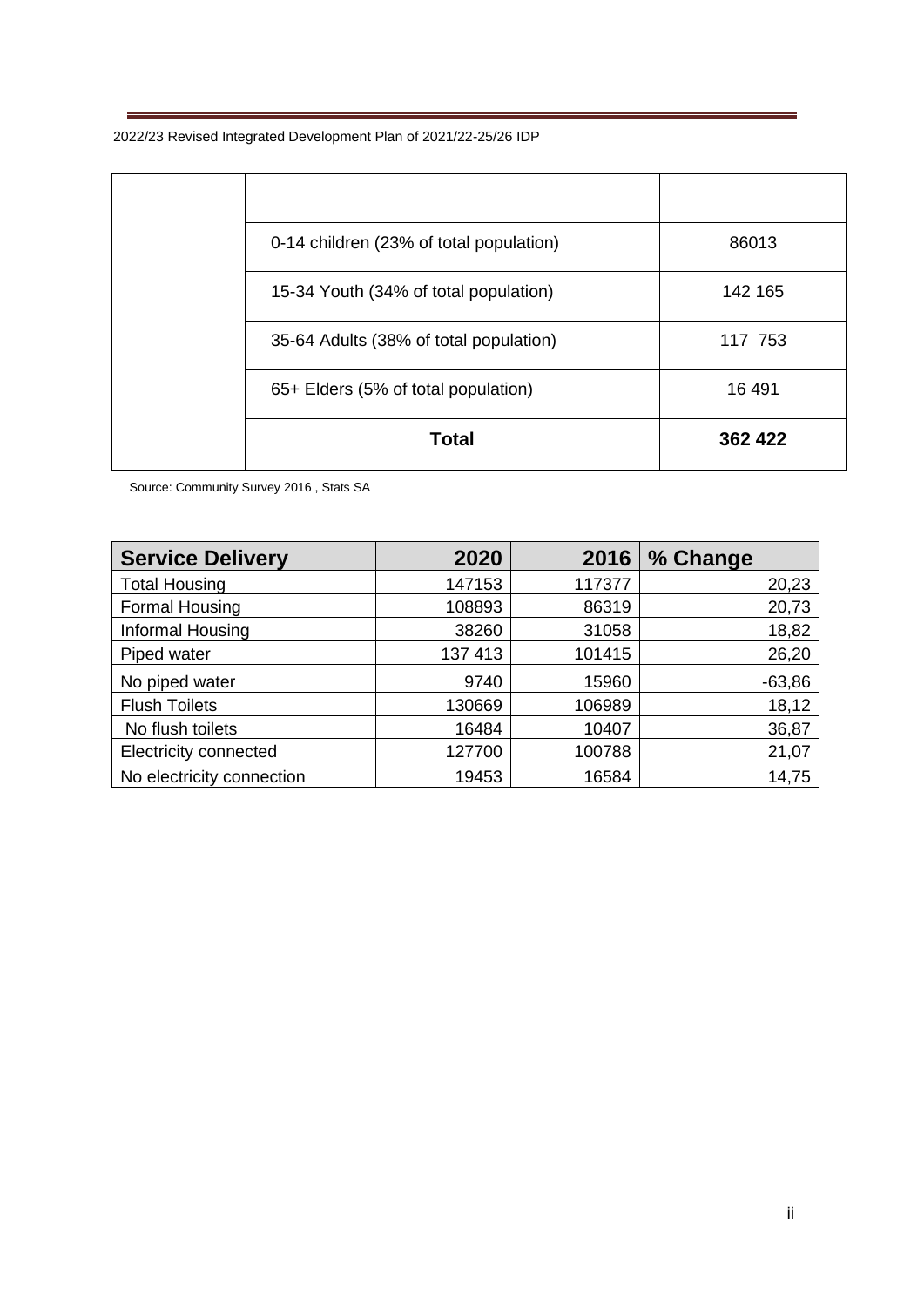## <span id="page-4-0"></span>**Content of the IDP**

The IDP document consists of six (6) sections which are,

#### **Section 1:**

#### **IDP Process Plan**

Outlines the methodology of preparing the IDP. It further provides for the timelines and framework, role players and the adoption process.

#### **Section 2:**

#### **Situational Analysis**

This section analyses the demographics development(s), socio-economic trends and institutional situations of the municipality. The section also discusses service delivery backlogs and progress on ongoing service delivery projects.

#### **Section 3: Strategic Outcomes and Inter-Governmental Alignment**

It expresses MCLM's vision and mission as well as the strategic plan developed with the objective of addressing service delivery backlogs and community priorities.

#### **Section 4: Community Outreach**

It stresses the role of community outreach, which includes public consultation. During this process the local community provides MCLM with inputs and priorities that inform IDPs.

#### **Section 5: IDP Projects**

It explains the IDP prioritisation model and projects to be undertaken for the next three financial years and in the Medium-Term Expenditure Framework (MTREF).

#### **Section 6: IDP Sectoral Plan Summaries**

It provides all annexures which are an essential part of the inclusive nature of the IDP.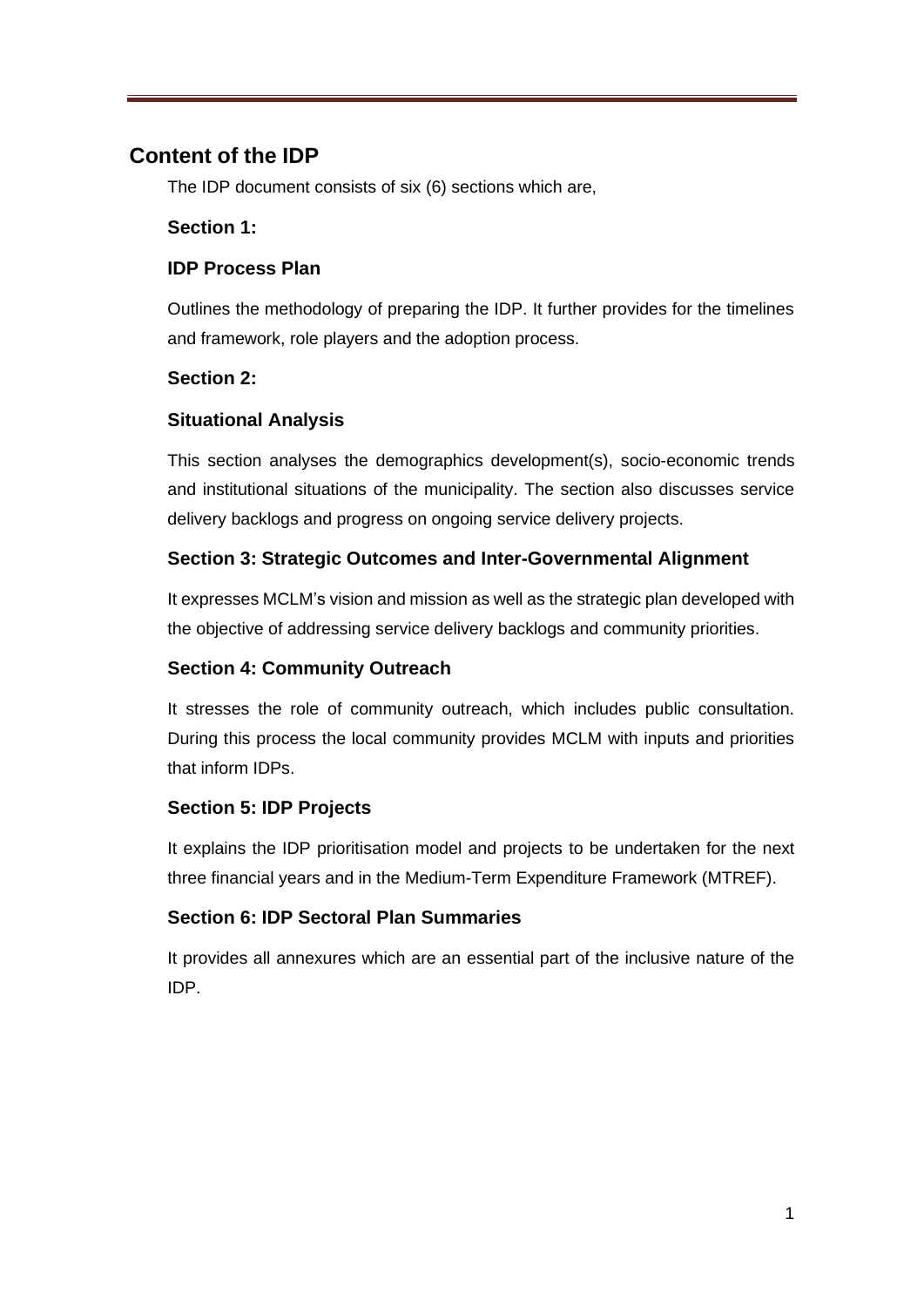#### <span id="page-5-0"></span>**Section 1: IDP Planning Phase**



#### Figure 1: Process flow incorporating community inputs

The IDP cycle illustrates various phases of the planning cycle. The major phases are;

- Preparation phase
- Analysis phase
- Strategy phase
- Project phase
- Integration phase
- Approval phase

#### **Process flow for IDP community needs**



Figure2.: Process Flow for soliciting Community Inputs as part of IDP development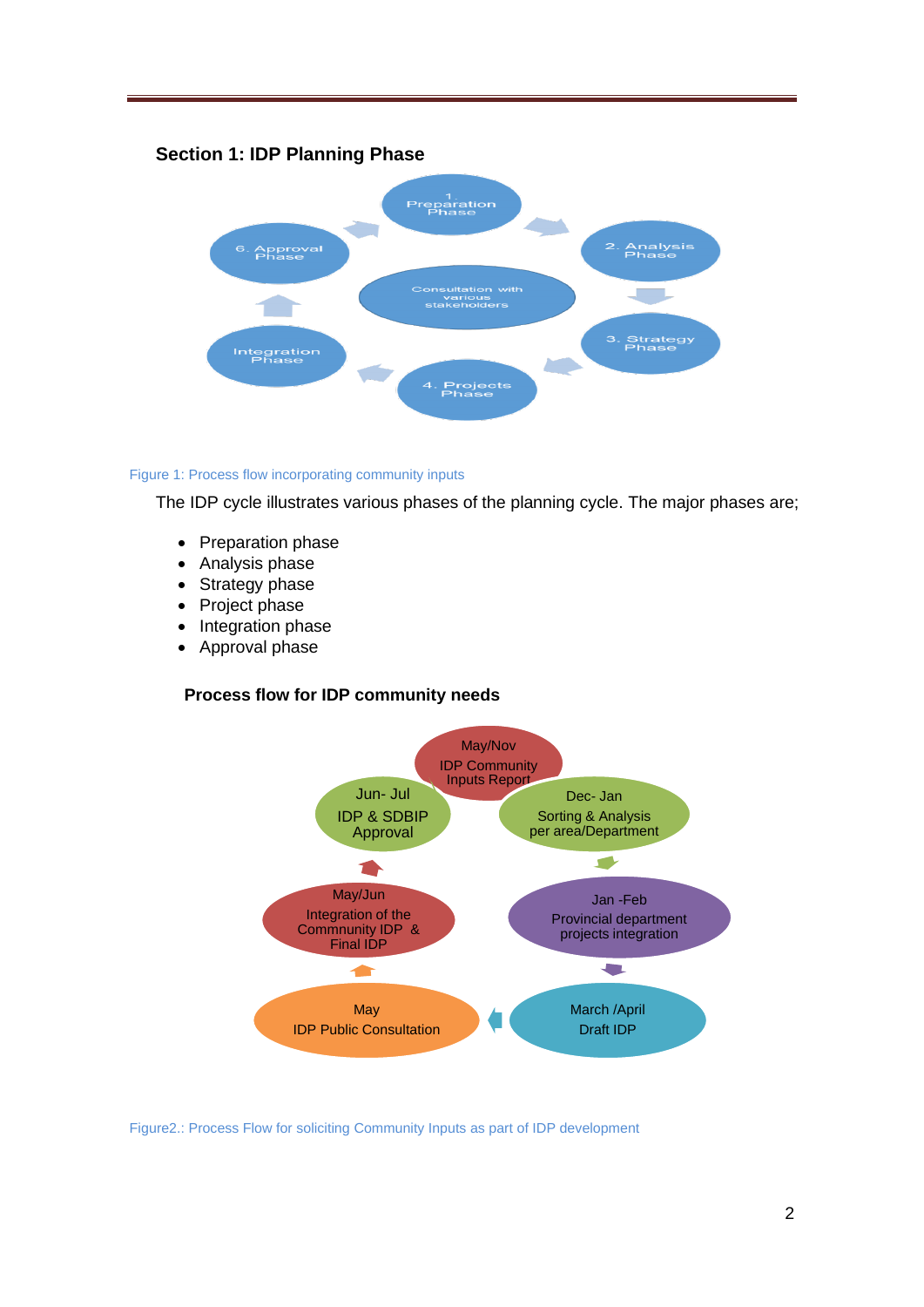Figure 2, above, refers to the IDP community needs inputs process flow. The process flow provides a guideline on the IDP capturing of community inputs received during IDP roadshows. Immediately after the IDP Roadshows, the process flow indicates that community needs are considered as part of budget planning. In other cases for immediate intervention by municipality service delivery departments and in some instances, referral of community inputs to other spheres of government, where a particular issue does not fall within mandate of local government.

#### <span id="page-6-0"></span>**Section 2: Situational Analysis**

#### **2.1 Geographic Area**

Figure 3, below, shows MCLM jurisdiction area. MCLM covers an area of approximately 110 000 hectares, with Krugersdorp as the major CBD. It is accessible from all the major centres of Gauteng and North-West Province, namely Johannesburg, Pretoria, Midrand, Hartebeespoort Dam, RandWest City, and Soweto, to name but a few places.



Figure 3: Map of MCLM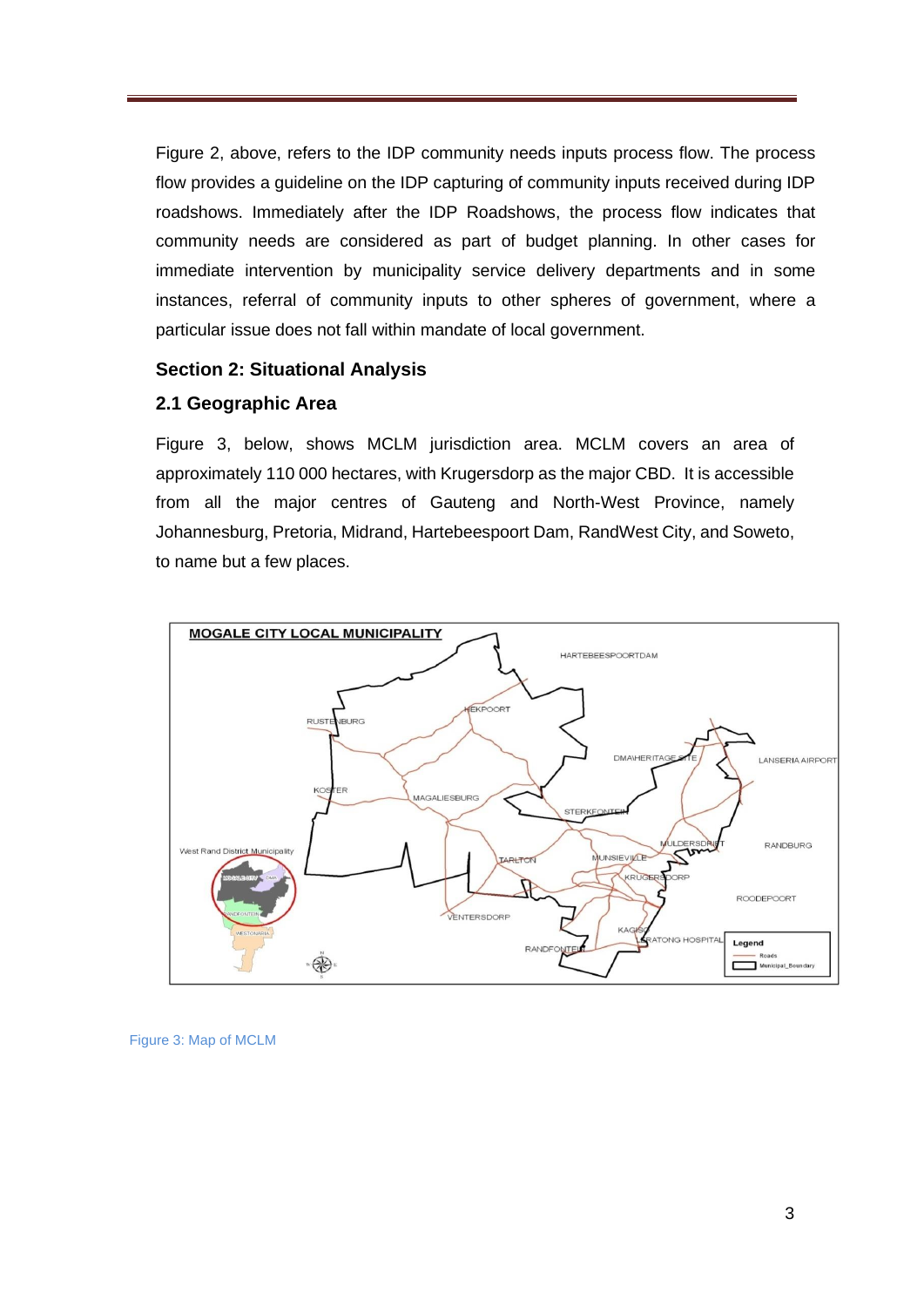| <b>Ward Cluster</b> | <b>Water</b> | <b>Electricity</b> | <b>Sanitation</b> |
|---------------------|--------------|--------------------|-------------------|
| Kagiso              | 98.7%        | 89.1%              | 92.3%             |
| Rietvallei          | 99.8%        | 98.3%              | 98.5%             |
| <b>Munsieville</b>  | 99.5%        | 77.8%              | 99.5%             |
| Krugersdorp         | 99.5%        | 96.1%              | 99.5%             |
| Muldersdrift        | 96.4%        | 70%                | 95.0%             |
| Magaliesburg        | 95.5%        | 80.3%              | 95.0%             |
| Hekpoort/Kromdraai  | 83.1%        | 31.7%              | 92.0%             |
| <b>Tarlton</b>      | 94.0%        | 30.2%              | 82.0%             |

Source: Stats SA Census 2011

#### *Figure 4 Ward Cluster Basic Services Distribution*

#### **2.2 Eradication of informal settlements**

Provision of sustainable human settlements remains one of the biggest challenges of government. There was a stepped-up effort in provision of housing for the rural poor and various projects are at different stages of development, i.e. from pre-feasibility studies whilst others await township establishment approvals whereas other areas have units that are ready for occupation.

#### **Human Settlements**

MCLM is undertaking several projects in conjunction with the Gauteng Department of Human Settlements. These projects are fully funded by the province, and in some instances, funding is through PPP arrangement or agreement with either Banks or the Housing Development Agency (HDA).

#### **Public housing Projects are:**

#### **Construction of 723 housing units at Kagiso Extension 13**

The government wide Upgrading of Informal Settlements Programme (UISP) is one of the most important programmes which seeks to improve the living conditions of millions of poor people residing in cities by providing the security of tenure and access to emergency services as well as basic services for housing. UISP is mainly used for in situ upgrading of informal settlements, and in exceptional circumstances – where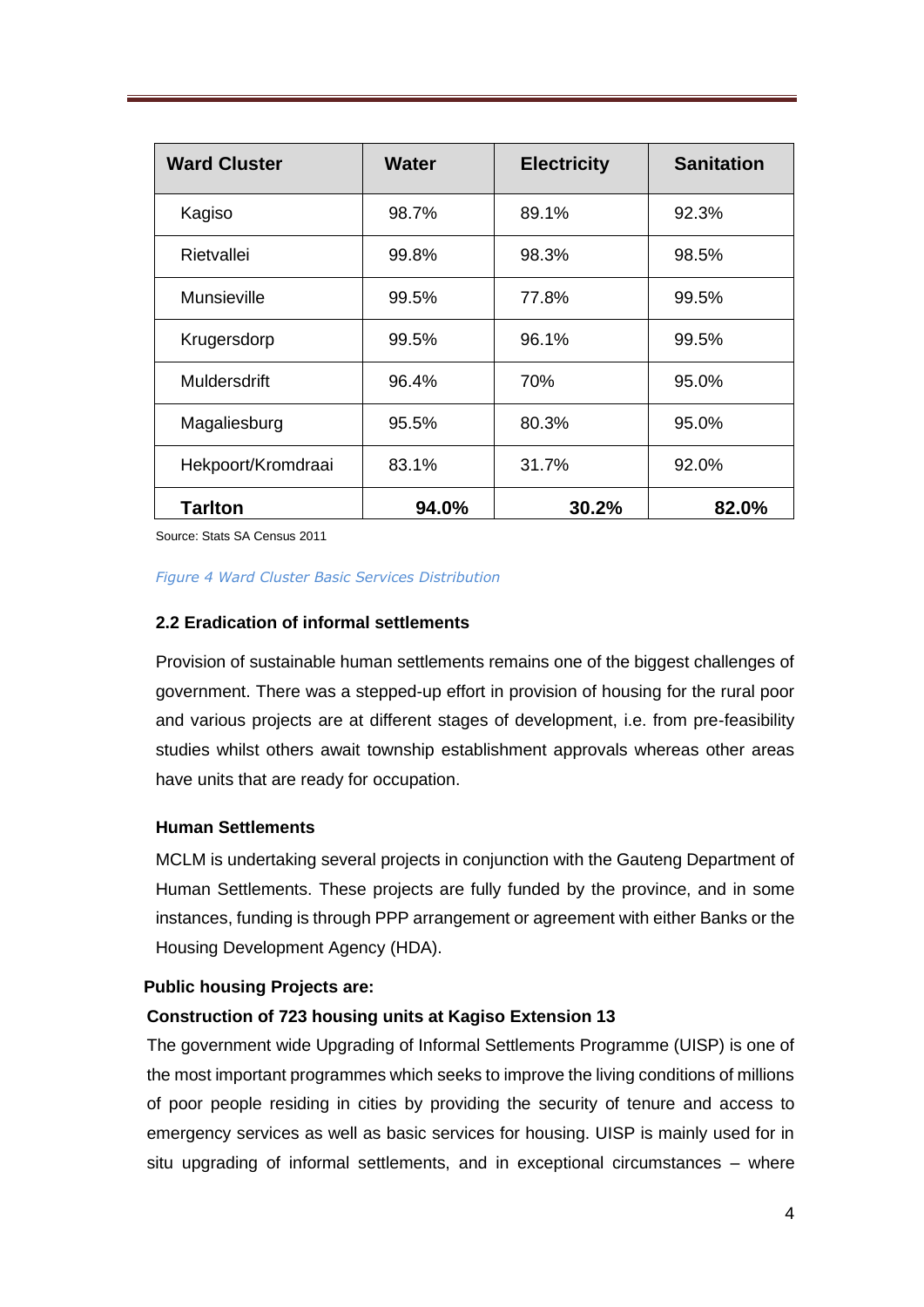terrain is not suitable for human habitation owing to undermining and flooding – residents may be relocated and resettled.

It is consequently within the context of UISP that the relocation and resettlement of

Tudor Shaft/ Soul City were considered by Mogale City.

#### **Dr. Nthato Motlana Housing Development**

The approved layout plan for the township will make provision for;

- 263 erven (253 Residential 1, 9 Residential 2, Shop, Place of worship, Community Garden, Taxi rank, Market, Retention dam, Crèche, Sports ground and Public open space.
- Construction of the Wastewater Treatment plant: 95%, awaiting testing.
- Construction of top structure: 0%

#### **Dr Sefularo Rural Housing Development**

The approved layout plan for the township will make provision for 212 erven (190 Residential, 16 Municipal use, Special use, crèche and a park.

#### **Progress to date**

- Water and sewer reticulation programme:
- Water reticulation: 95%
- Sewer reticulation: 95 %
- Construction of the Wastewater Treatment plant: 70%
- Water Storage: 76%
- Construction of top structure: 0%

#### **Munsieville Ext 9**

#### **Progress to date**

- Installation of infrastructure services has been completed & closed.
- Province has submitted building plans and are pending approval due to the outstanding QA approval from the GDHS and site development plan form the PRT.
- The project is in the procurement process.

#### **Brickvale Human Settlements Initative**

The total size of the property is 130 hectares. The breakdown of the development is as follows:

- 12,9 ha for road surfaces
- 7,6 ha for schools; ((2.8 for primary school and 4,8 for secondary inclusive of 1,8 for sport field);
- 1,0 ha for a clinic
- 6,4 ha for a park
- 4,0 ha for business
- 72 ha for residential 1 development (RDP)
- 24 ha for residential 2 development
- Top Structure: 2282 serviced stands, targeted for 2019/20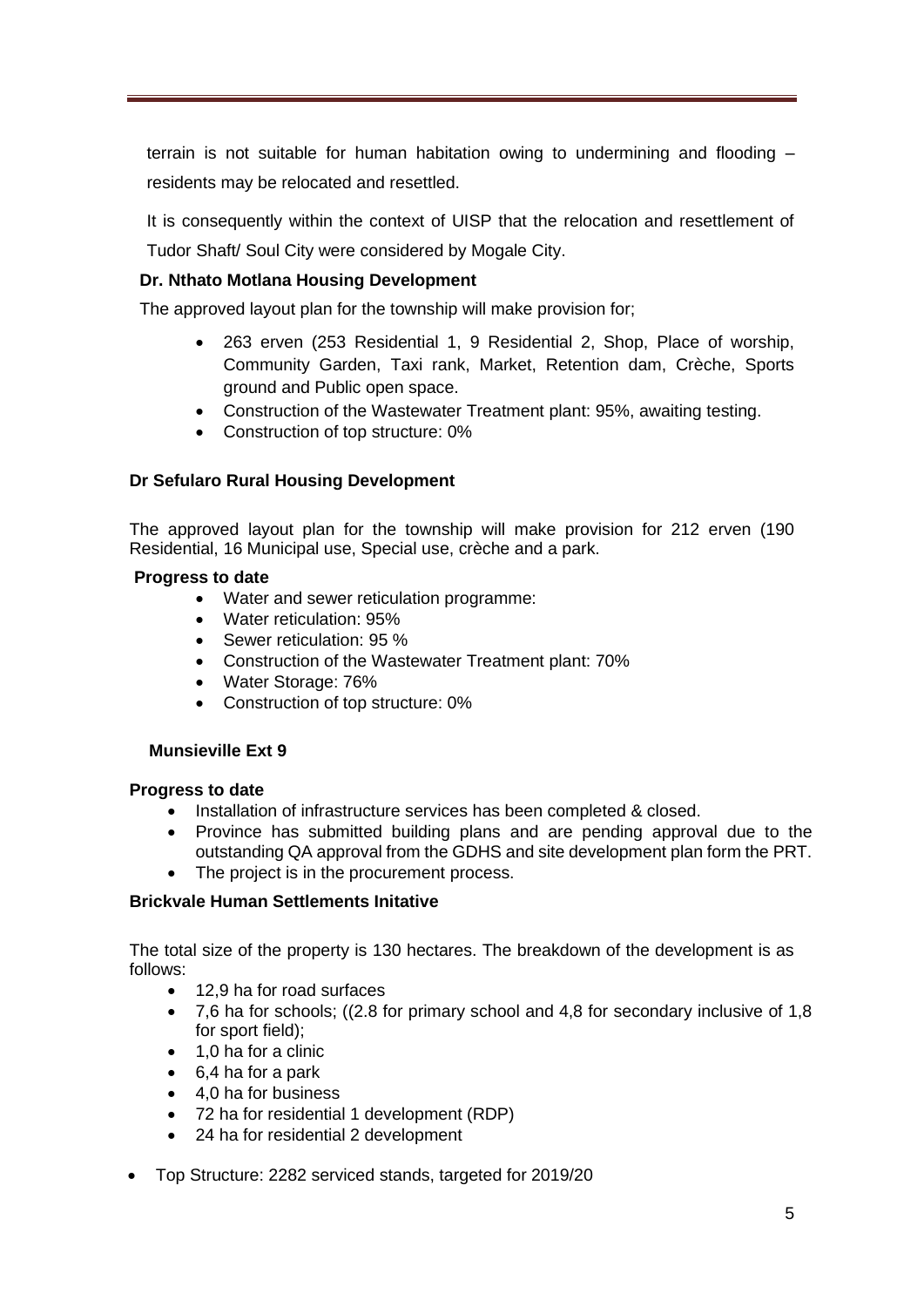- : 1011 foundations
- : 568 wall plates
- : 286 roofs
- An amount of R4, 5 million was transferred to MCLM in March 2021for the completion of the bulk services.

A practical completion certificate for Bulk Sewer has been submitted by the contractor and MCLM has accepted it with reservations together with Pump station snag list.

#### **2.3 Health Profile Analysis**

MCLM health profile may include the access to the health services, such as access to health facilities, life expectancy, morbidity, and major causes of mortality.

#### **Health Facilities**

There are 18 clinics, and 2 public hospitals which are Leratong and Yussuf Daddoo, as well as one Sterkfontein psychiatric hospitals in MCLM. The 18 clinics throughout MCLM provide primary care to all residents of the city.

#### <span id="page-9-0"></span>**2.4 Environmental Analysis**

#### **Waste Management**

MCLM focused on expansion of the refuse collection to areas previously not serviced by the municipality.

#### **Refuse removal expansion**

In the past, weekly refuse removal took place only in areas of Kagiso, Rietvallei, Munsieville, Krugersdorp CBD and surrounding suburbs only. Refuse removal was expanded to areas that were previously not serviced by the municipality. A service provider has taken over collection of refuse and to expand the service in the following areas, Kagiso, Chief Mogale, Azaadville, Munsieville, Ga- Mohale, Magaliesburg, Muldersdrift and in all rural areas of Mogale City. Through this expansion 77 new jobs were sustained and seven (7) community-based contractors were appointed. The expansion ensured that the number of households in the various areas as stated below have access to refuse removal services.

| Rietvallei Ext 5       | 850 households                  |
|------------------------|---------------------------------|
| Rietvallei Ext 3A      | 298 households                  |
| Ga-Mogale              | 620 households                  |
| <b>Skip Containers</b> | 14 delivered in the rural areas |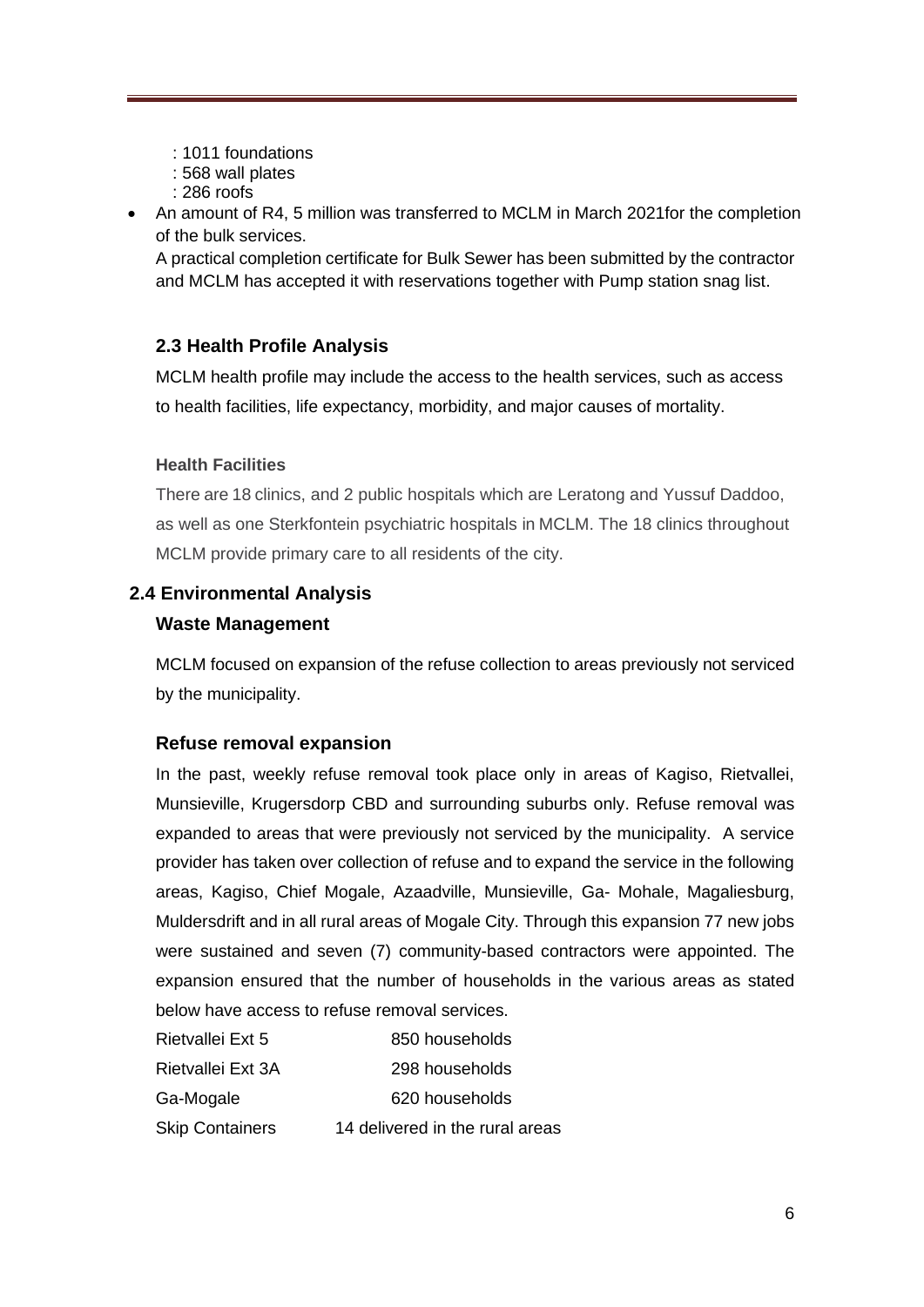#### **Waste Transporters**

In addition, MCLM has opened opportunities for private sector involvement in refuse removal in the City. This is done through a controlled waste transporter's licensing system, which is largely for new residential areas in high income areas of MCLM. Thus, this system has created private sector jobs and empowering emerging waste transporters' businesses.

## **2.5 Other programs for Local Economic Development**

#### **Tourism Development**

Krugersdorp Game Reserve (KGR) in terms of Treasury Regulation 16 will be registered as a possible Public Private Partnership (PPP) Project with the National Treasury PPP Unit. The KGR precinct will be upgraded and refurbished for commercialization in various phases.

Phase 1: Upgrade, management, and effective commercialization of the 1200 hectors of the Krugersdorp Game Reserve which includes the lodge with restaurant, accommodation, conference facility and Caravan Park

#### **EkasiLab**

eKasiLabs is implemented in partnership with the Innovation Hub (an agency of the Provincial Department of Economic Development).

The purpose of establishing the eKasi Labs programme is to take innovation to the people by establishing co-creation and innovation spaces in the townships, where local communities are able to access the services and facilities that are offered at The Innovation Hub.

#### **Chamdor Automotive Hub**

The City in partnership with Gauteng Growth and Development Agency (GGDA) and the Automotive Industry Development Centre (AIDC) (both agencies of the Provincial Department of Economic Development) is establishing an Automotive Hub at Chamdor Training Centre. Ten workshops have been renovated by GGDA to a tune of R18.5 million. The AIDC will be installing high tech equipment to a value of R4 million. The hub will provide technical skills, mentorship and well equipped working facilities to the SMMEs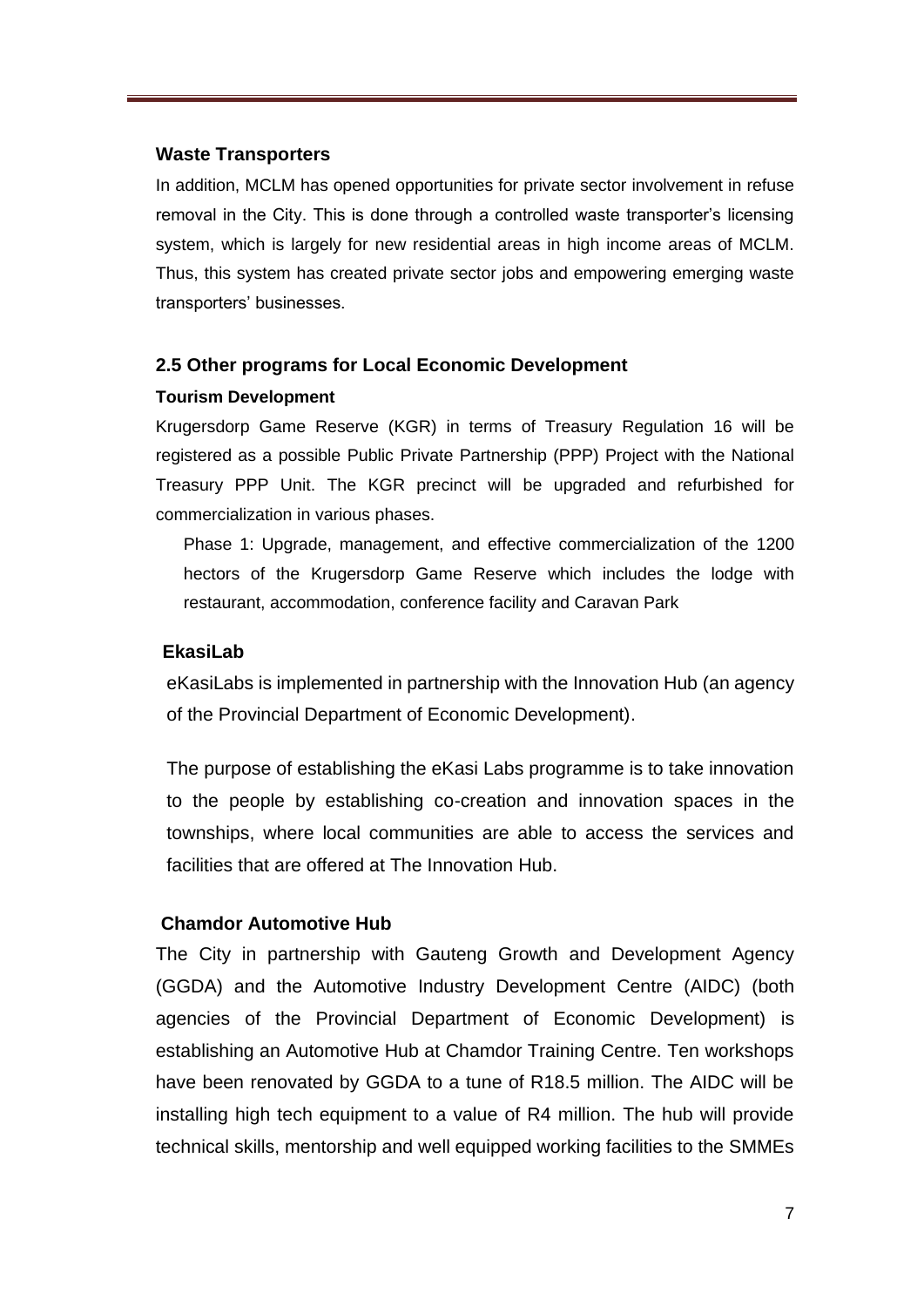in the automotive sector. During the renovations, 15 SMMEs were subcontracted and 50 local jobs were created.

#### **Munsieville Industrial Park**

Munsieville Industrial Park is part of the project for Township Economic Revitalisation in MCLM. The park will target SMMEs in the light manufacturing sector.

The construction phase has been completed. Currently the contractor is dealing with the snag list and increasing the electricity supply to the park.

#### **Gauteng Provincial Programmes & Projects**

The IDP must include programme and Projects that are taking place in the space of Mogale City, not only that funded by the local municipality, but that include National and Provincial department, thus the entire government.

Gauteng Provincial government 2030 plan is set to be implemented through Corridor development strategy. Gauteng West, which is West Rand District Constituent Municipalities, which MCLM is part of, is considered Western Corridor. According to Gauteng 2030 Strategic plan, Gauteng vision is to implement along 5 corridor development with distinct industrial and comparative advantages. The Western is anchored by mining, including tourism and agri-process.

Priemier, Makhura, on SOPA 2020, announced that the Western Corridor collective projects would yield investment of R60 billion. The projects include;

- Lanseria Smart City.
- Building of special Mega Agro-processing Park and logistic hub.
- Expansion of Busmark plant for manufacturing of buses on the N12 highway park.
- Solar farm
- 30, 000 hectares of land for agriculture and Mega housing settlements.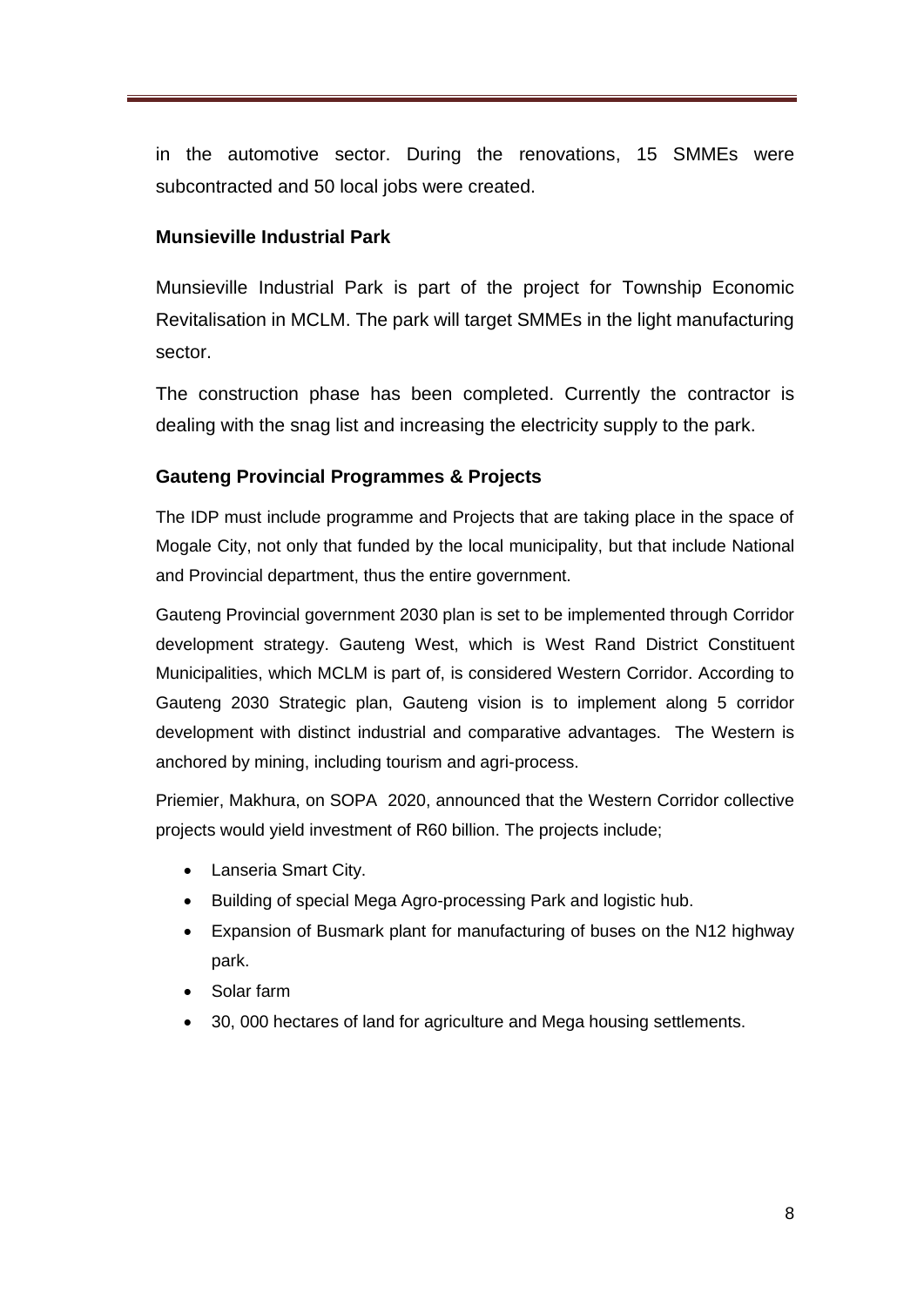#### <span id="page-12-0"></span>**2022 State of the National Address highlights for the IDP**

In his state of the nation address, 2022, the President Ramaphosa, highlighted priorities as following.

- overcoming the COVID-19 pandemic,
- a massive rollout of infrastructure,
- a substantial increase in local production,
- an employment stimulus to create jobs and support livelihoods,
- the rapid expansion of our energy generation capacity.

## <span id="page-12-2"></span><span id="page-12-1"></span>**Section 3: Strategic Goals and Inter-Governmental Alignment**

#### **3.1 Vision and Mission**

MCLM vision and mission that is intended to be guiding principles for the longterm, medium- and short-term plan is a built from vision of April 2019 strategic planning session.

#### **Vision**

The city conceptualises a vision that would drive the vision for MCLM. As local government is in the forefront of government service delivery, MCLM vision is aimed at effective implementation of the idea. Thus, MCLM adopted vision is;

## **"Quality service delivery for all in a prosperous Mogale City"**

#### **Mission**

The principles of providing a quality services delivery is driven by the mission to realise the vision. In this case the mission is

## **"To provide sustainable municipal services for improved quality of life for Mogale City communities"**

#### <span id="page-12-3"></span> **3.2 MCLM New Strategic Objectives**

- MCLM Strategic objective 1: Basic Service Delivery
- MCLM Strategic objective 2: Local Economic Development
- MCLM Strategic objective 3: Accountable Governance is links with
- MCLM Strategic Objective 4. Community Participation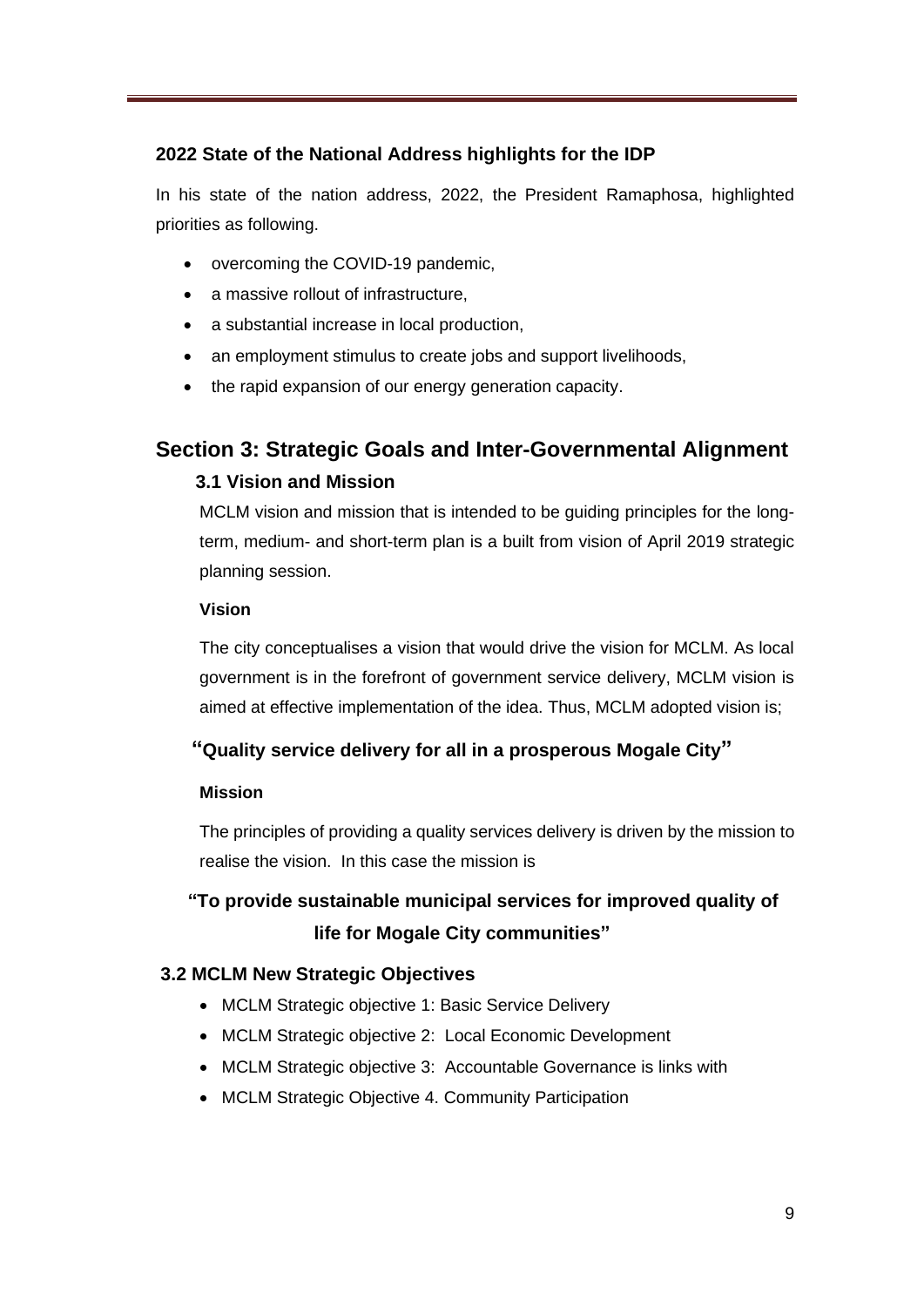## <span id="page-13-0"></span> **3.3 Alignment to National and Provincial Government Strategies MEC Comments on the Draft 2020/21 IDP/Budget**

MEC comments with consolidated inputs from various sector departments were received and reviewed with reference to the draft 2022/23 IDP/Budget. Comments are currently receiving attention of all relevant municipality departments. Municipality further noted that most of the issues raised are related to improvement on alignment. These would form part of continuous refinement of the planning process moving forward.

The other issue raised is lack of adequate intervention programs aimed at addressing impacts of Covid 19 pandemic. It is unfortunate that, with limited budget at municipality's disposal, there are no programs of large magnitude that could be accommodated at this stage since the pandemic came unexpectedly. There are however ongoing programs related to mitigation of the Covid 19 impacts and mainly related to safe working environment for officials. Other awareness programs are implemented at community level.

#### **Alignment**

MCLM, within the spirit of Inter-government relations, supports and aligns itself to the national and provincial strategies such as Government 12 Outcome Delivery Agreement, National Development Perspective, Local Government Turnaround Strategy, Gauteng Wide Priorities and Programme of Action, MEC Comments on 2019/20 IDP, Gauteng Global City Region, and establishment programme 2016 and 2022 Unicity and Metropolitan for the West Rand District constituent municipalities.

## <span id="page-13-1"></span>**Section 4. Community Outreach Programme**

#### <span id="page-13-2"></span>**4.1 Public Participation during Covid-19 Lockdown**

Municipality has undertaken radio public participation process between the months of May 2020 and November 2021. This was as a result of restricted regulations for interaction with communities at the peak of the Covid 19 pandemic. However, as the rate of infections decreased, and regulations were relaxed, public meetings were allowed again. It is on this basis that the municipality commenced with visiting communities again during public participation of April and May 2022.

This also included meetings with other sectors (CBOs, Disability, SMMEs, Youth, Sports, Arts, Religious, Tourism and Culture to mention a few).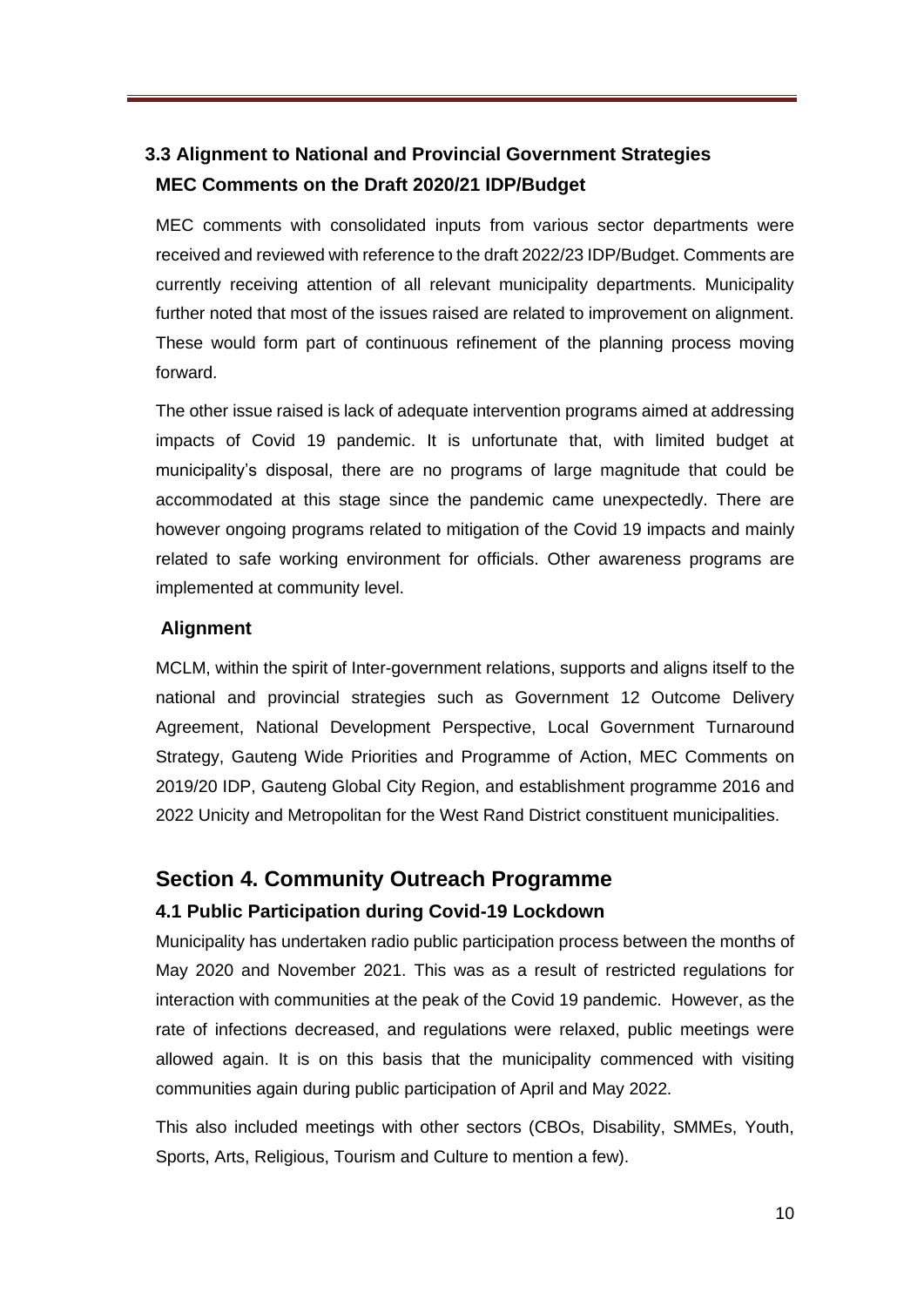Mogale City community was still afforded additional opportunity to provide inputs on the process through alternative platforms.

The below platforms were used to solicit community inputs:

- WhatsApp messaging;
- Electronic mails:
- Ward Councillors inputs; and
- Office of the Executive Mayor (virtual IDP Public Participation)

#### <span id="page-14-0"></span>**4.2 Issues Identified as Priorities**

The issues noted were identified in terms of their frequency in most proceedings:

• Housing, hostel upgrade and provision of sustainable human settlements. This include allocation of stands and serviced sites.

• Consider creating economic development initiatives and programmes to ensure creation of economically sustainable employment opportunities.

• Local businesses to be prioritized for municipality outsourced services

• Improved services of electricity, water connection at informal settlements, especially in rural areas.

- Shelters for bus stops and upgrading of existing taxi ranks
- Evictions, especially in rural areas.

• Infrastructure maintenance (repairs and installations of water and electrical meters)

• Road infrastructure maintenance (storm water drainage and pothole repairs and installation of speed calming measures)

- Establishment of parks, recreational facilities and gym equipment
- High tariffs for use of sports facilities and halls by youth
- Grading of informal sports facilities in rural areas.
- Marginalisation of Arts and Culture sector to use government facilities
- Illegal dumping and grass cutting
- High cemetery tariffs
- Improve financial management systems, including billing.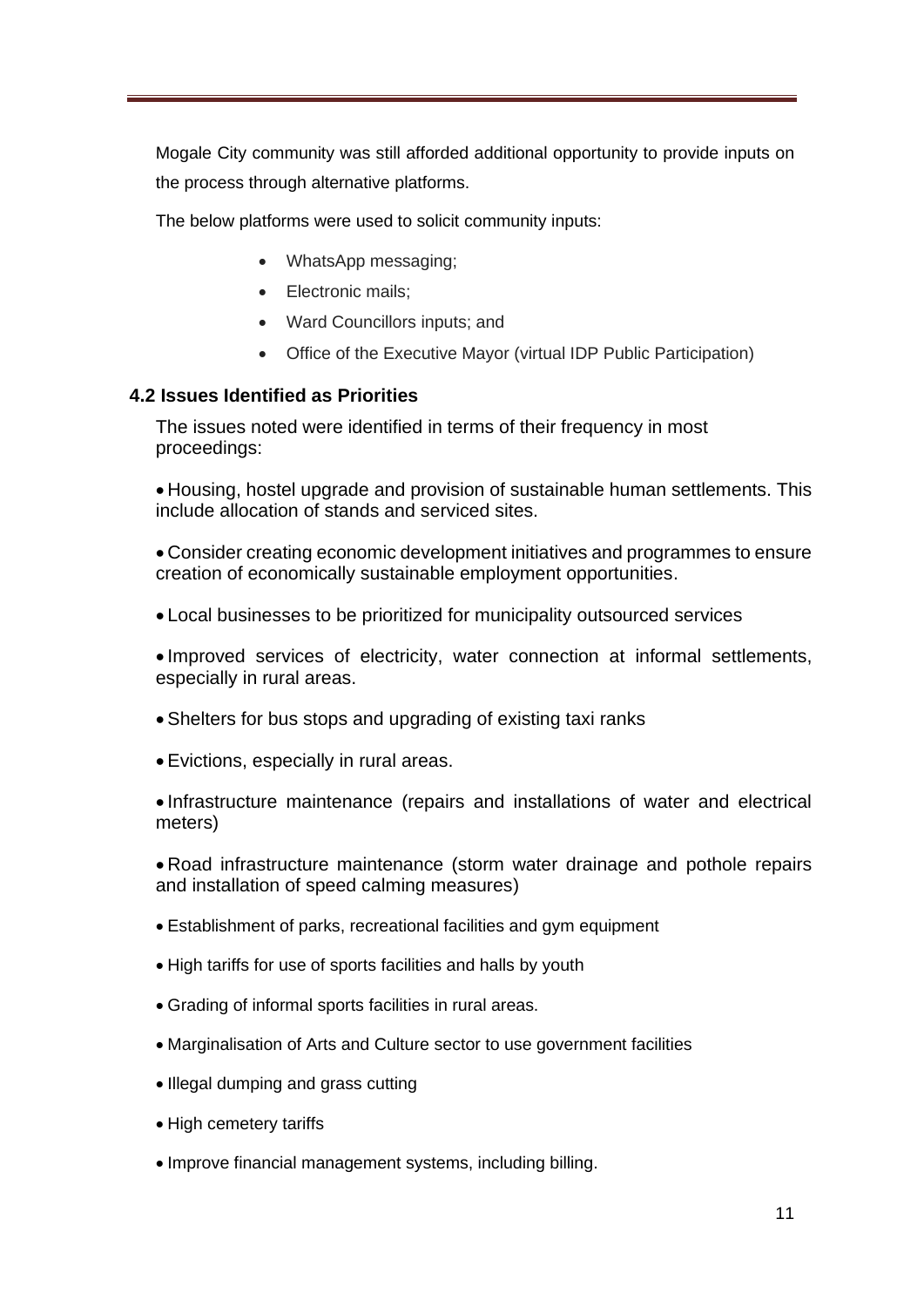• Need for improved communication and engagement between ward committee members, Councilors and their constituencies and establishment ward offices

- Correct wrongly spelled street names and replace damaged street names
- Youth centers and upliftment programs
- Request for increased ECD centers, youth programme and reduce crime and drug use
- Request for elderly centers,

• Request for clinics (24 Hrs service, expand existing facilities, extend operating hours, or make temporary facilities available).

• Improve on provision of facilities for the elders and people with disability

• Request for increased access into indigent programme and improve awareness thereof.

• ABET programs in rural areas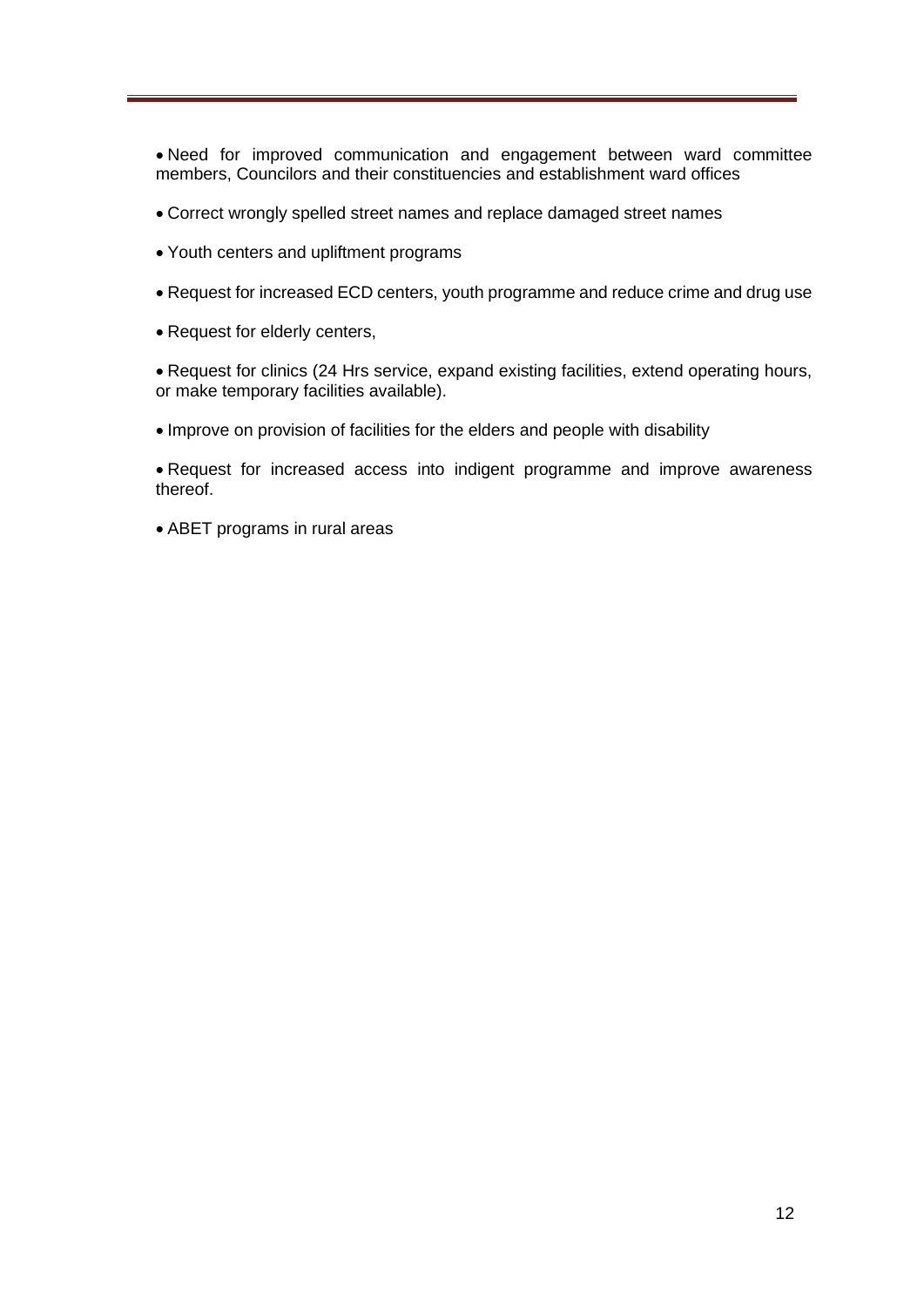## **SECTION 5: 5.1 Capital Projects according to the tabled 2022/23 Budget**

<span id="page-16-0"></span>

| SERVICE DELIVERY CAPITAL BUDGET & TWO OUTER YEARS                                        |                                              |                                           |                                             |                                              |  |
|------------------------------------------------------------------------------------------|----------------------------------------------|-------------------------------------------|---------------------------------------------|----------------------------------------------|--|
| <b>Project Description</b>                                                               | ▼ Funding Source<br>$\overline{\phantom{a}}$ | <b>Proposed Final</b><br>2022/2023 Budget | <b>Proposed Final</b><br>2023/2024 Budget - | <b>Proposed Final</b><br>2024/2025 Budget  - |  |
| IEM-Krugersdorp Game Reserve Lion enclosure upgrade TM                                   | Integrated Urban Development Grant           | 1 000 000                                 |                                             |                                              |  |
| IEM-Coronation Park Development_PM                                                       | Integrated Urban Development Grant           | 1 000 000                                 | 10 000 000                                  | 9 000 000                                    |  |
| IEM-Luipaardsvlei Landfill Site (Phase 5)_WM                                             | Integrated Urban Development Grant           | 55 013 950                                |                                             |                                              |  |
| IEM-Development of Westheaven Cemetry Access road_PM                                     | Integrated Urban Development Grant           | 10 000 000                                |                                             |                                              |  |
| IEM-Development of Westheaven Cemetry Detention ponds_pm                                 | Integrated Urban Development Grant           | 6 000 000                                 |                                             |                                              |  |
| IEM-Kagiso Regional Park Phase 2 stage 5_PM                                              | Integrated Urban Development Grant           | 8 000 000                                 | 9 000 000                                   | $\overline{a}$                               |  |
| IEM - Installation of burglar proof at Magalaiesburg waste transffer<br>station WM       | Transfer from Operational Revenue            | $\overline{\phantom{a}}$                  | 80 000                                      |                                              |  |
| IEM - Installation of barbed wire at Magalaiesburg waste transffer<br>station WM         | Transfer from Operational Revenue            |                                           | 300 000                                     |                                              |  |
| IEM - Compliance Camera X1 WM                                                            | Transfer from Operational Revenue            | 10 000                                    |                                             |                                              |  |
| IEM - Leaf blowing machine X8 WM                                                         | Transfer from Operational Revenue            | 20 000                                    | $\overline{\phantom{a}}$                    |                                              |  |
| IEM-Air Quality analyzer X1 WM                                                           | Transfer from Operational Revenue            | $\overline{\phantom{a}}$                  | 250 000                                     |                                              |  |
| IEM - Three Tons trucks X 2 for recycling - WM                                           | Transfer from Operational Revenue            | $\overline{a}$                            | 1 300 000                                   |                                              |  |
| IEM - Bakkies 1.1liter X 2 - WM                                                          | Transfer from Operational Revenue            | $\overline{a}$                            | 500 000                                     | $\overline{a}$                               |  |
| IEM - Purchase of skip containers - WM                                                   | Transfer from Operational Revenue            |                                           | 3 000 000                                   |                                              |  |
| <b>IEM-Bush Cutters X2 WM</b>                                                            | <b>Transfer from Operational Revenue</b>     | 5 000                                     |                                             |                                              |  |
| IEM -Establishment of Material Recycling Facility at Luipaardsvlei<br>landfill site - WM | Transfer from Operational Revenue            | $\overline{a}$                            | $\overline{\phantom{a}}$                    | 9 000 000                                    |  |
| IEM- Establishment of 5 x rubble & garden centres/facilities across<br>MCLM-WM           | Transfer from Operational Revenue            | $\overline{\phantom{a}}$                  | 2 000 000                                   |                                              |  |
| IEM - Construction of boundary brick wall at Luipaardsvlei landfill site<br><b>WM</b>    | Transfer from Operational Revenue            | $\overline{\phantom{a}}$                  |                                             | 15 000 000                                   |  |
| IEM - Installation of new 2 x weighbridges at Luipaardsvlei landfill site -<br><b>WM</b> | Transfer from Operational Revenue            |                                           |                                             | 1 900 000                                    |  |
| IEM - Purchase of 1 x Printer Wheighbridge - WM                                          | Transfer from Operational Revenue            | 12 000                                    | $\overline{\phantom{a}}$                    |                                              |  |
| IEM - Grass cutting machine Luipaardsvlei - WM                                           | <b>Transfer from Operational Revenue</b>     | 30 000                                    | 50 000                                      |                                              |  |
| IEM - Microwave and fridge Luipaardsblei- WM                                             | <b>Transfer from Operational Revenue</b>     | 10 000                                    |                                             |                                              |  |
| IEM-Purchase of Tractors X4_PM                                                           | Transfer from Operational Revenue            | 2 000 000                                 | $\overline{\phantom{a}}$                    |                                              |  |
| IEM- Acquisition of Roll ons Trucks X4 WM                                                | Transfer from Operational Revenue            | 8 000 000                                 |                                             |                                              |  |
| IEM-Acquisition of Skip loaders X4 WM                                                    | <b>Transfer from Operational Revenue</b>     | 8 000 000                                 |                                             |                                              |  |
| IEM-Landfill site compactor trucks X4 WM                                                 | <b>Transfer from Operational Revenue</b>     | 6 000 000                                 |                                             |                                              |  |
| Total                                                                                    |                                              | 105 110 950                               | 26 480 000                                  | 34 900 000                                   |  |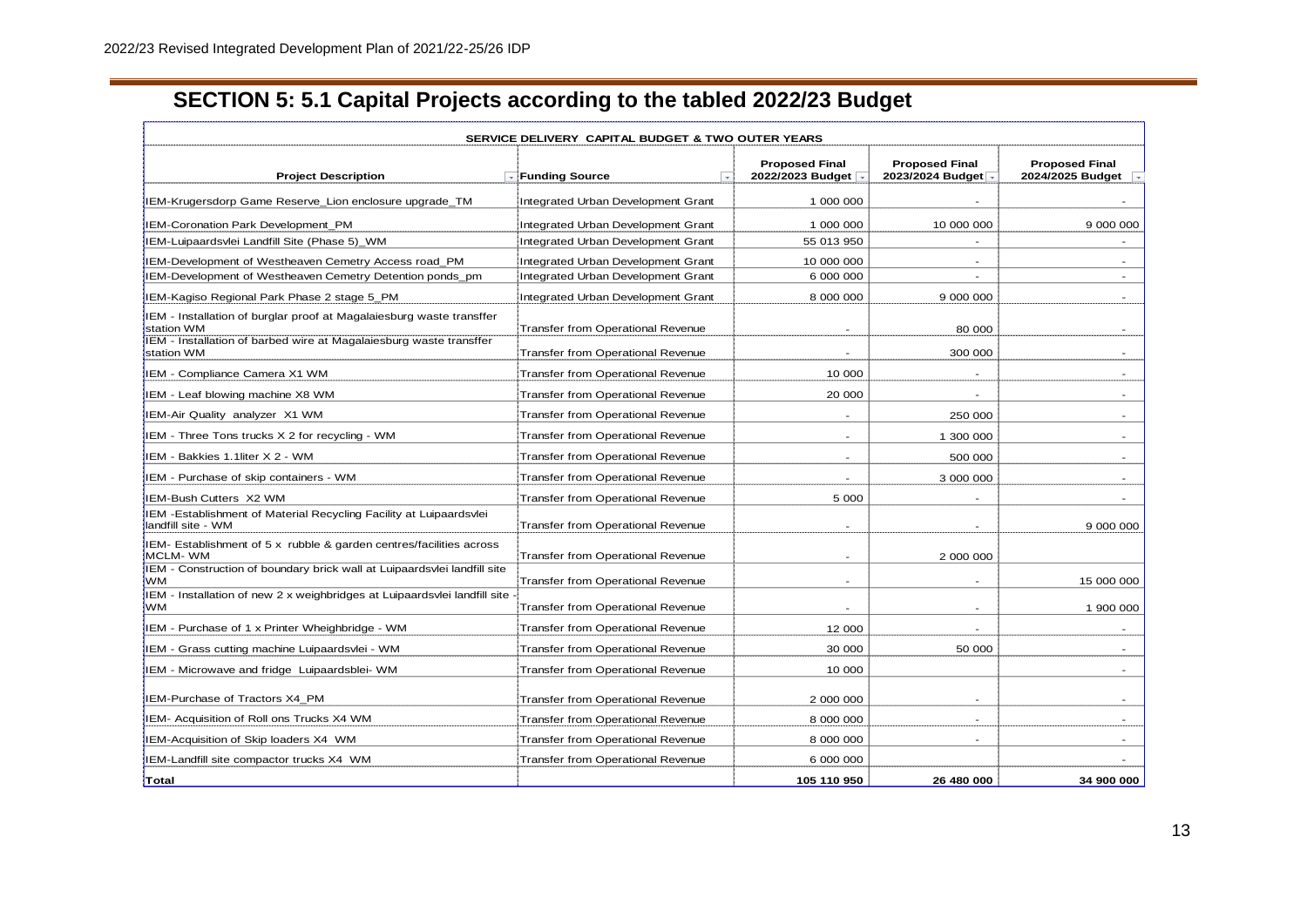<u> El segundo de la contrada de la contrada de la contrada de la contrada de la contrada de la contrada de la c</u>

÷

| <b>Project Description</b>                                      | <b>Funding Source</b>                    | <b>Proposed Final</b><br>2022/2023 Budget | <b>Proposed Final</b><br>2023/2024 Budget | <b>Proposed Final</b><br>2024/2025 Budget |
|-----------------------------------------------------------------|------------------------------------------|-------------------------------------------|-------------------------------------------|-------------------------------------------|
| EDS- Construction of New Municipal Building                     | <b>Transfer from Operational Revenue</b> | 20 000 000                                |                                           |                                           |
| EDS- Construction of New Municipal Building                     | Partnership Grant                        | 40 000 000                                | 40 000 000                                | 40 000 000                                |
| EDS- Construction of New Municipal Building                     | Integrated Urban Development Grant       | 15 000 000                                |                                           |                                           |
| <b>Total</b>                                                    |                                          | 75 465 000                                | 42 000 000                                | 40 000 000                                |
| CDS-Laptops x 25 LS                                             | Sports, Recreation, Arts & Culture       |                                           |                                           |                                           |
| CDS-Purchase of information resources including e-resources_LS  | Sports, Recreation, Arts & Culture       |                                           | 6 038 462                                 | 6 038 462                                 |
| CDS-Replacement of book security systems                        | Sports, Recreation, Arts & Culture       |                                           |                                           |                                           |
| CDS-Refurbishment of libraries                                  | Sports, Recreation, Arts & Culture       | 3 635 320                                 | $\overline{\phantom{a}}$                  |                                           |
| <b>CDS-Purchase of books</b>                                    | Sports, Recreation, Arts & Culture       | 164 680                                   | $\blacksquare$                            |                                           |
| CDS-Electricity Kagiso 1 modular library                        | Sports, Recreation, Arts & Culture       | 283 118                                   | $\blacksquare$                            |                                           |
| CDS-Electricity Ethembalethu modular library                    | Sports, Recreation, Arts & Culture       | 274 568                                   | $\overline{\phantom{a}}$                  | $\overline{\phantom{a}}$                  |
| CDS-Electricity Rietvallei modular library                      | Sports, Recreation, Arts & Culture       | 328 059                                   | $\overline{\phantom{a}}$                  |                                           |
| CDS-Ga Mogale ECDC Upgrade & extension_SD                       | Integrated Urban Development Grant       |                                           | $\overline{\phantom{a}}$                  |                                           |
| CDS-Refurbishment of Krugersdorp Museum                         | Integrated Urban Development Grant       | 3 000 000                                 | $\overline{a}$                            |                                           |
| CDS-Rietvallei ext 2&3 Sport Complex                            | Integrated Urban Development Grant       |                                           | $\overline{\phantom{a}}$                  | $\mathbf{r}$                              |
| CDS-Construction of Kagiso Elderly Service Centre_SD            | Integrated Urban Development Grant       | 17 000 000                                | $\blacksquare$                            | $\overline{\phantom{a}}$                  |
| CDS-Construction of Shelter for Homeless people in Krugersdorp  | <b>Transfer from Operational Revenue</b> |                                           | 1 900 000                                 |                                           |
| CDS- Upgrade & Renewal : Kagiso Hall                            | Integrated Urban Development Grant       | $\overline{\phantom{a}}$                  |                                           |                                           |
| <b>CDS-Upgrade of Swaneville Hall</b>                           | <b>Transfer from Operational Revenue</b> | $\blacksquare$                            | 6 000 000                                 |                                           |
| CDS- Upgrade of Sinqobile ECDC                                  | Integrated Urban Development Grant       | $\overline{\phantom{a}}$                  |                                           |                                           |
| CDS- Rietvallei ECDC                                            | Integrated Urban Development Grant       | $\overline{a}$                            | 1 000 000                                 | 5 000 000                                 |
| CDS- Tarlton ECDC                                               | Integrated Urban Development Grant       | $\blacksquare$                            | 1 000 000                                 | 5 000 000                                 |
| <b>CDS- Mulderdrift ECDC</b>                                    | <b>Transfer from Operational Revenue</b> |                                           | 1700 000                                  |                                           |
| CDS- Hekpoort ECDC                                              | <b>Transfer from Operational Revenue</b> | $\overline{a}$                            | 1700 000                                  |                                           |
| CDS- Chief Mogale ECDC                                          | <b>Transfer from Operational Revenue</b> | $\blacksquare$                            | 1700 000                                  |                                           |
| CDS-Renewal of Bob van Reenen Stadium                           | Integrated Urban Development Grant       |                                           | 2 000 000                                 |                                           |
| CDS - Upgrade of Ga Mogale Sports Complex                       | Integrated Urban Development Grant       | 5 000 000                                 | 4 000 000                                 | 2 000 000                                 |
| CDS-Construction of eThembalethu Sport Complex                  | Integrated Urban Development Grant       |                                           |                                           | 5 000 000                                 |
| CDS- Upgrade of Azaadville Community Hall                       | <b>Transfer from Operational Revenue</b> |                                           | 1 000 000                                 |                                           |
| CDS-Refurbishment of Athletics Facility - Kagiso Sports Complex | Integrated Urban Development Grant       | 1 000 000                                 | 10 000 000                                | 10 000 000                                |
| CDS_Upgrade & extention of Ext 12 Community Hall_SD             | Integrated Urban Development Grant       |                                           | 1 000 000                                 | 4 000 000                                 |
| <b>Total</b>                                                    |                                          | 31 629 787                                | 41 967 000                                | 40 000 000                                |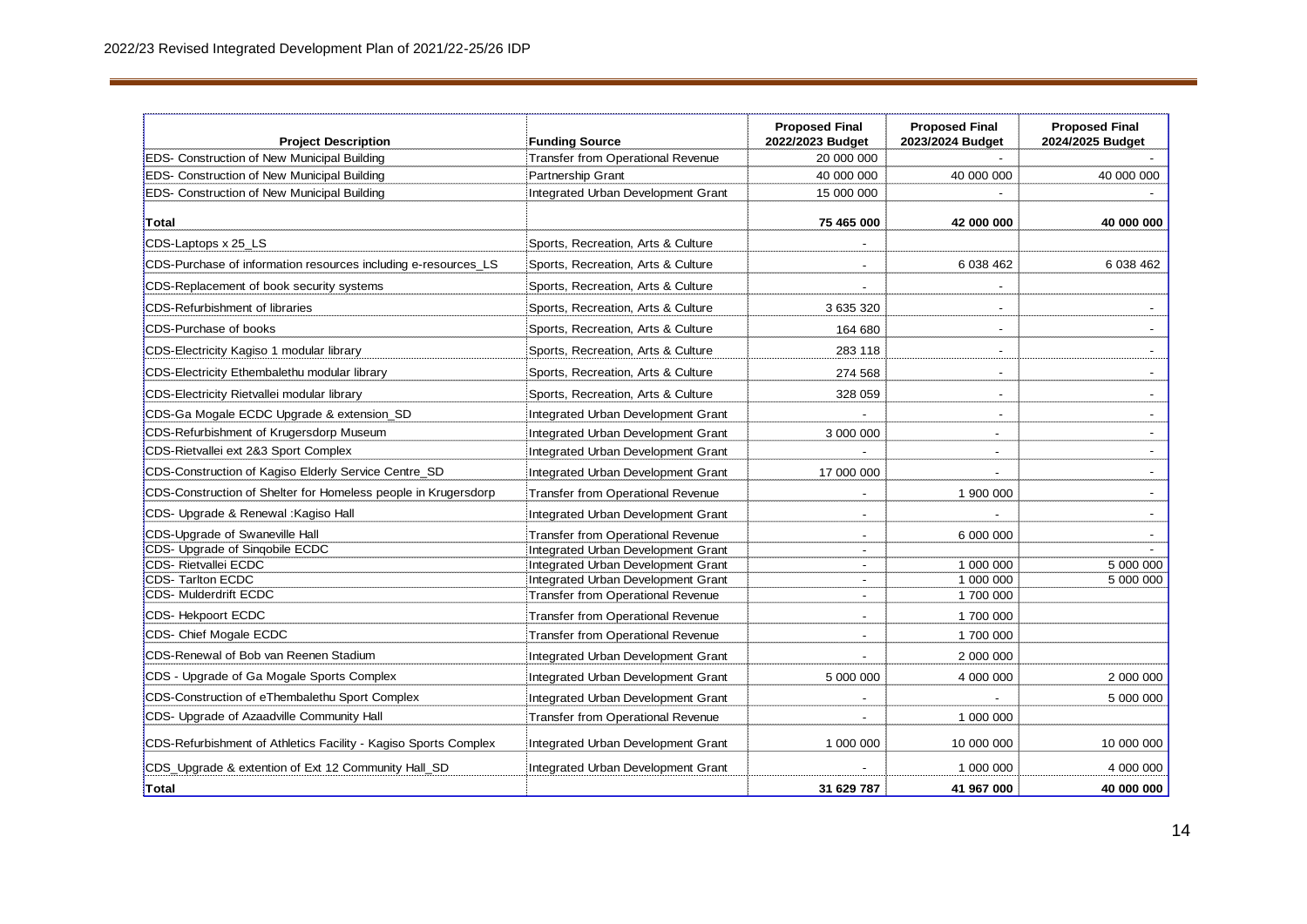| <b>Project Description</b>                             | <b>Funding Source</b>                    | <b>Proposed Final</b><br>2022/2023 Budget | <b>Proposed Final</b><br>2023/2024 Budget | <b>Proposed Final</b><br>2024/2025 Budget |
|--------------------------------------------------------|------------------------------------------|-------------------------------------------|-------------------------------------------|-------------------------------------------|
| PWRT-Laptops_PMU                                       | Integrated Urban Development Grant       | 150 000                                   | 61 250                                    | 100 000                                   |
| PWRT-Office Furniture_PMU                              | Integrated Urban Development Grant       | 200 000                                   |                                           | 100 000                                   |
| PWRT-Desktops PMU                                      | Integrated Urban Development Grant       | 60 000                                    | 20 000                                    |                                           |
| PWRT-Kagiso Stormwater Upgrade_RS                      | Integrated Urban Development Grant       |                                           |                                           |                                           |
| PWRT- Upgrade Lanwen Hostel_ BMS                       | Integrated Urban Development Grant       | 1 000 000                                 |                                           |                                           |
| PWRT-Pr5: Rietvallei Ext.5 Roads and Stormwater RS     | Integrated Urban Development Grant       | 1 000 000                                 | 8 000 000                                 | 10 000 000                                |
| PWRT-Pr7: Muldersdrift Roads and Stormwater RS         | Integrated Urban Development Grant       | 500 000                                   | 7 000 000                                 | 5 000 000                                 |
| PWRT-PR15 Western Rural Areas Roads and Stormwater _RS | Integrated Urban Development Grant       | 500 000                                   | 6 000 000                                 | 5 000 000                                 |
| PWRT-Helena Street and Stormwater_RS                   | Integrated Urban Development Grant       |                                           |                                           |                                           |
| PWRT-Robert Broom Drive Widening - Phase 2_RS          | Integrated Urban Development Grant       | 1 000 000                                 | 10 000 000                                | 10 000 000                                |
| <b>PWRT-Robin Road Extension RS</b>                    | Integrated Urban Development Grant       | 5 000 000                                 |                                           |                                           |
| PWRT-Kromdraai: Community Hall Refurbishment           | Integrated Urban Development Grant       |                                           | 1 000 000                                 | 4 000 000                                 |
| PWRT-Munsieville : Community Hall Refurbishment        | Integrated Urban Development Grant       | 1 000 000                                 |                                           |                                           |
| <b>PWRT-Procument of Vehicles</b>                      | <b>Transfer from Operational Revenue</b> | $\blacksquare$                            |                                           |                                           |
| Total                                                  |                                          | 22 910 000                                | 71 612 190                                | 66 200 000                                |